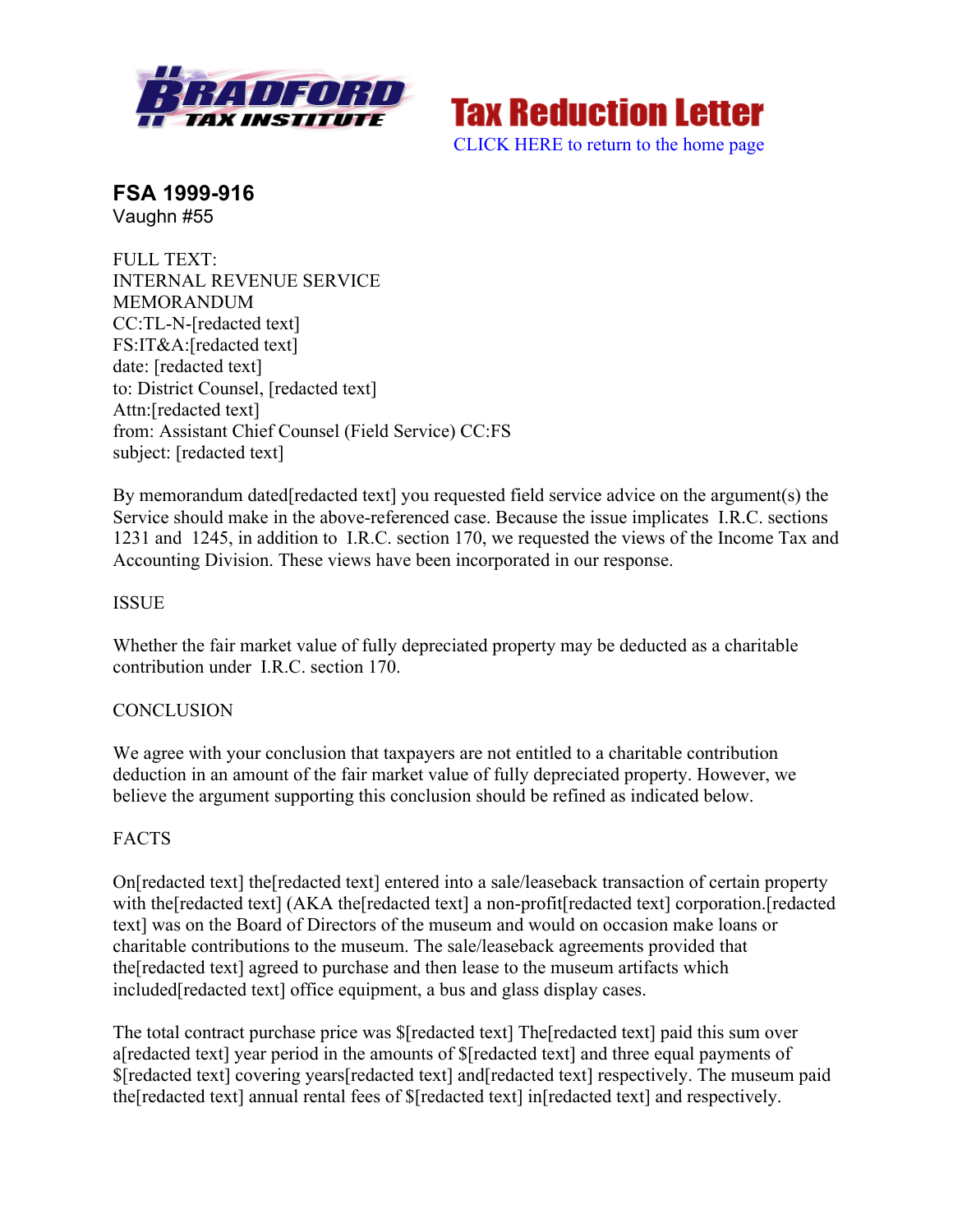The[redacted text] fully depreciated the museum artifacts and presumably deducted their interest payments on the outstanding balance of the contract during[redacted text] and[redacted text] . Counsel is attempting to verify that the taxpayers claimed investment tax credit on the property. In[redacted text] , the museum filed for bankruptcy. The[redacted text] then donated all the museum artifacts back to the museum and claimed a charitable contribution deduction based on the original \$[redacted text] contract purchase price limited by contribution base. The charitable contribution deduction was disallowed in full by the Examination Division and the disallowance was upheld by the Appeals Division.

You propose to argue that a deduction is not allowable under any of three theories, viz: (1) The assets subject to the sale and leaseback constitute section 1231 property and taxpayers' deduction is limited by Treas. Reg. section 1.170A-4(b)(1) to their basis in such property; (2) the assets are ordinary income property within the meaning of section 1245 for which a deduction must be reduced pursuant to section  $170(e)(1)(a)$  by the amount of gain which would not have been long term capital gain had the property been sold at its fair market value; and (3) a charitable contribution deduction is prohibited under the "double deduction" theory set forth in Reg. section 1.1016-6(a)(1) and considered in Gen. Couns. Mem. 37, 982 (March 22, 1979). You have requested our views with respect to these theories.

## DISCUSSION

Section 170(a) provides that there shall be allowed as a deduction any charitable contribution, payment of which is made within the taxable year.

Section  $170(e)(1)(A)$  provides that the amount of any charitable contribution of property otherwise taken into account under section 170 shall be reduced by the amount of gain that would not have been long term capital gain if the property had been sold by the taxpayer at its fair market value.

Treas. Reg. section 1.170A-4(a)(1) provides that in the case of a contribution by an individual of ordinary income property, the deduction shall be reduced by the amount of gain which would have been recognized as gain which is not long term capital gain. Reg. section 1.170A-4(b)(1) defines "ordinary income property" as property any portion of the gain on which would not have been long term capital gain if the property had been sold by the donor at its fair market value at the time of its contribution, e.g., property held by the donor primarily for sale to its customers in the ordinary course of his trade or business, a work of art created by the donor, a manuscript prepared by the donor, etc.

Reg. section 1.170A-4(b)(4) provides that for purposes of applying subparagraphs (1) and (2) of that paragraph, property that is used in a trade or business, as defined in section 1231(b), shall be treated as a capital asset, except that any gain in respect of such property which would have been recognized if the property had been sold by the donor at its fair market value at the time of its contribution shall be treated as ordinary income to the extent that such gain would have constituted ordinary income by reason of the application of section 1245(a).

Section 1231(b) provides for purposes of this case, that the term "property used in the trade or business" means property used in the trade or business, of a character which is subject to the allowance for depreciation provided in section 167.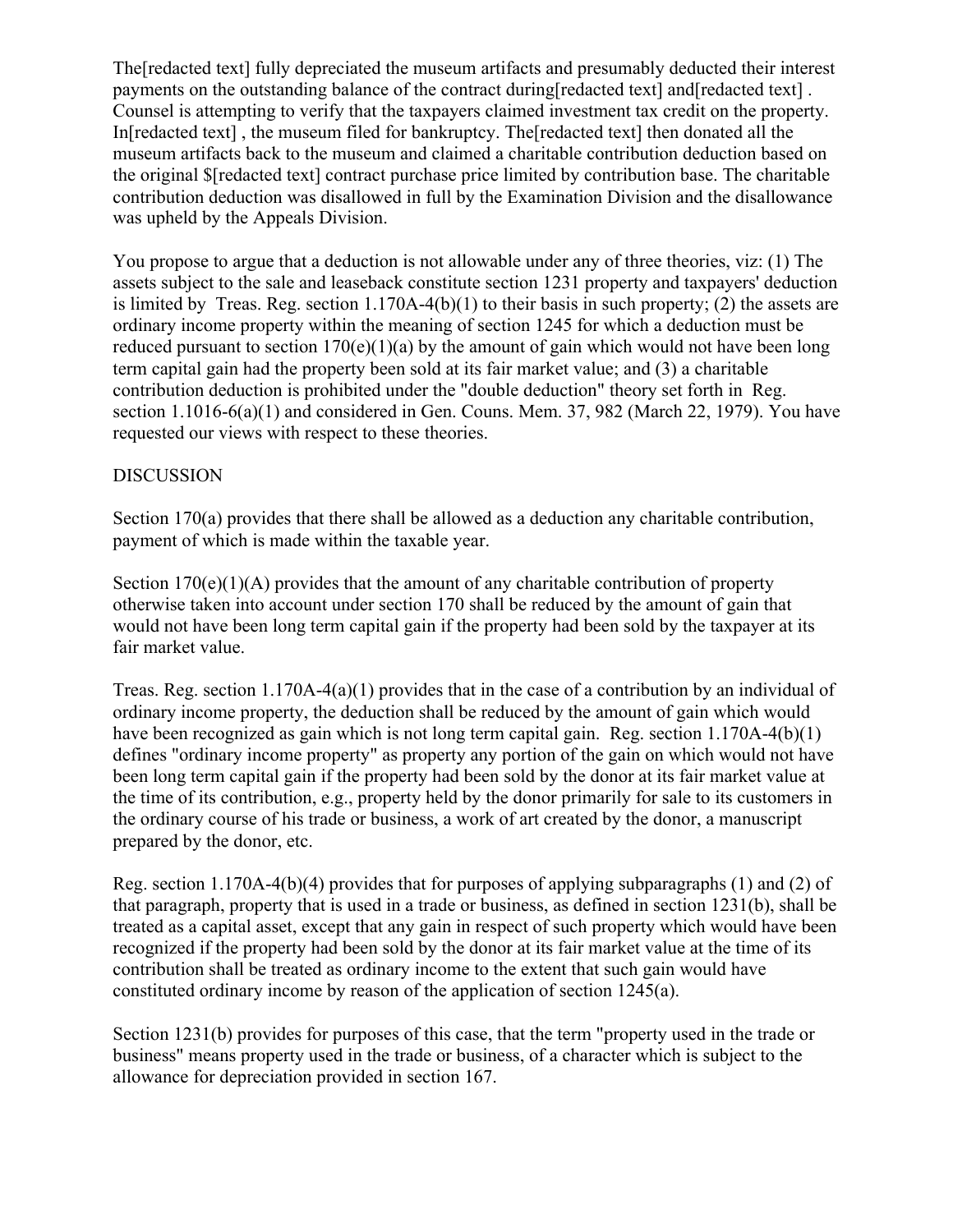Section 1245(a) provides in pertinent part that, for depreciable personal property sold during the taxable year, the amount by which the lower of  $(1)$  the recomputed basis or  $(2)$  the amount realized, exceeds the adjusted basis of the property shall be treated as ordinary income. "Recomputed basis" in the instant case means its adjusted basis recomputed by adding thereto all adjustments reflected in such adjusted basis on account of deductions allowed for depreciation.

Reg. section 1.1245-3 defines "1245 property" as any property which is or has been of a character subject to the allowance for depreciation under section 167. Section 167 allows a depreciation deduction for the exhaustion, wear, and tear of property used in a trade or business or for property held for the production of income. If property is held for the production of income it is depreciable regardless of whether or not the earning of such income constitutes a trade or business. The term "held for the production of income" includes both recurring income and gain from the disposition of the property. Mitchell v. Commissioner 47 T.C. 120 (1966). Generally, rental property under a net lease entailing little management or monitoring activity is held for the production of income, and depreciation will be available unless the sale/leaseback arrangement lacks economic substance or is a financing device. Frank Lyon Co. v. United States, 435 U.S. 561 (1978).

Taxpayers claimed a depreciation deduction of \$[redacted text] with respect to the donated property and have claimed a charitable contribution deduction of a similar amount. The application of sections 170(e) and 1245 operate to reduce the charitable contribution deduction to zero. We believe that this argument is preferable because the expansive language of section 1245 encompasses, but does not require inquiry into whether the income producing activity constituted a trade or business. Furthermore, the legislative history of section 170(e) evinces a Congressional intent to apply this provision to a contribution of depreciable property, the gain on the sale of which would be subject to recapture as ordinary income. See H.R. 13270, 91st Cong., 2d Sess. 77-78 (1970), 1969-3 C.B. 200, 235. Taxpayers' receipt of rental income of \$[redacted text] in taxable years[redacted text] through[redacted text] conclusively establishes that the property was held for the production of income and, accordingly, section 1245 is applicable.

Alternatively, it is suggested that Reg. section 1.1016- 6(a)(1) provides that adjustments to basis must always be made to eliminate double deductions.

In Gen. Couns. Mem. 37, 892, the Chief Counsel's Office considered the application of Reg. section 1.1016-6(a)(1) to a situation where a taxpayer was eligible for a deduction under either section 170 or section 213. The G.C.M. concluded that under the authority of the regulation, the donor of certain medical equipment must reduce his/her basis in said equipment by the amount of the deduction for the cost of the equipment under section 213 that reduces the taxpayer's adjusted gross income. In the instant case, there is no question involving the amount of basis in the donated property because taxpayers fully depreciated the assets prior to the date of donation. Accordingly, we do not believe that a separate argument implicating Reg. section  $1.1016-6(a)(1)$ is required or appropriate.

In summary, we prefer that you do not argue that the assets subject to the sale and leaseback constitute section 1231 property and taxpayers' deduction is limited by Reg. section 1.170- 4(b)(1) to their basis in such property. Rather, the preferable argument is that the assets are ordinary income property within the meaning of section 1245 for which a deduction must be reduced pursuant to section  $170(e)(1)(a)$  by the amount of gain which would not have been long